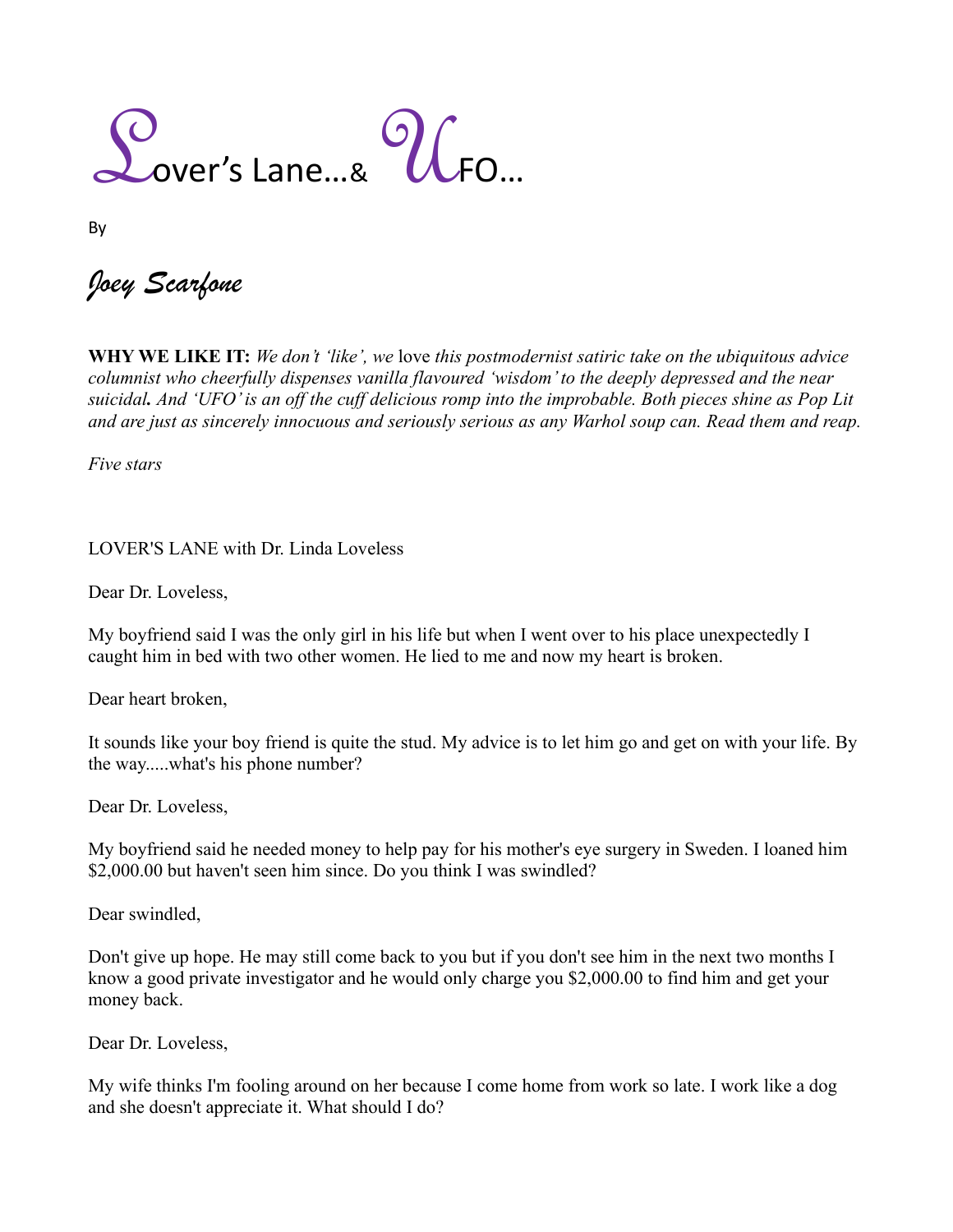Dear unappreciated,

Your wife is probably the one who is fooling around. Come home early one night and surprise her. If she's in bed with another man go back to work and don't come home early anymore.

Dear Dr. Loveless,

My husband says he loves me more than anything but he spends more time playing his guitar than he does paying any attention to me. I feel so out of tune with our marriage. Any suggestions?

Dear out of tune,

For men, a guitar can be like a mistress. If you want your husband to notice you, start taking guitar lessons.



File number UFO-001

The following is a report from William and Mary Smith: January 21/2022.

We were just sitting on the park bench at Mount Tolmie when this enormous spacecraft appeared out of nowhere. It hovered above us for about two minutes and then shot a beam of light on us. We were frozen in fear. Then the beam shifted onto Mary and she started to levitate toward the spaceship. A door opened and I could see two human-like figures standing there. They grabbed Mary, pulled her into the ship, closed the door and sped off. They disappeared so fast I couldn't believe what happened. I called 911 and the police came. When I told them the story they didn't believe me.

I started coming back to the same place every day for weeks until one day the spaceship appeared again. It hovered over me and the door opened. They beamed Mary back down and she was sitting beside me again. She had a glazed kind of look on her face like she had just seen God or something. When I asked her what happened she couldn't remember. The strangest thing is that she had a plant in her hand. The aliens had instructed her to transplant it in our back yard and this would be a beacon of sorts so they would always know where she was.

Mary has never been the same since this experience but the plant has grown into an enormous apple tree and we have had several visits from the aliens since. They are peaceful and enjoy drinking apple juice.

**AUTHOR'S NOTE***: Lover's Lane and UFO were written for a concept of a fake newsletter, that is, everything in the newsletter would be fictitious......fake news, fake Anne Landers, fake adds etc. It was*